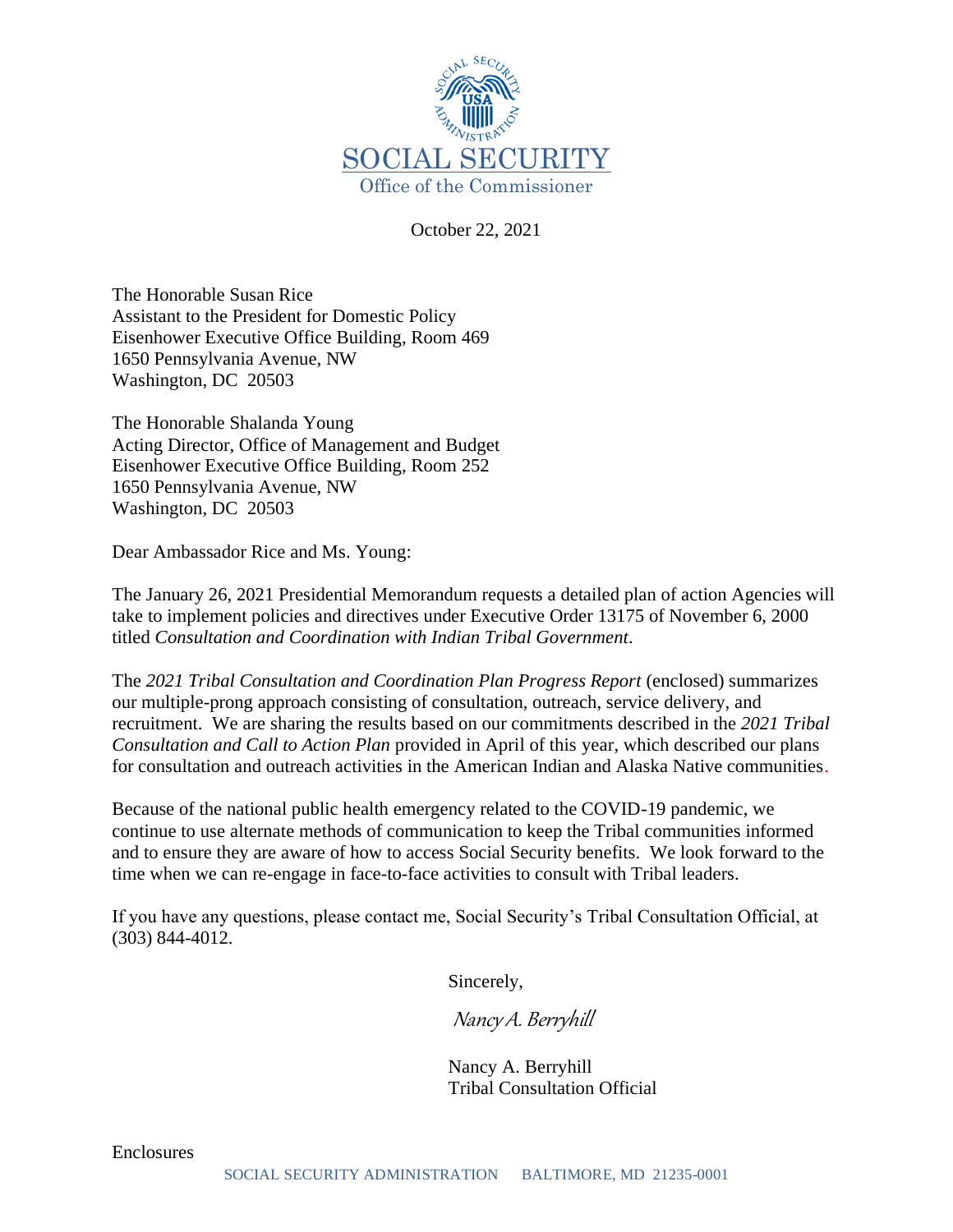# **2021 Tribal Consultation and Coordination Plan Progress Report**

The January 26, 2021 Presidential Memorandum requests a detailed plan of actions each executive department and agency will take to implement policies and directives of E.O.13175 of November 6, 2000, *Consultation and Coordination with Indian Tribal Government*. In response to the Presidential Memorandum, Social Security Administration (SSA) is pleased to share the *2021 Tribal Consultation and Coordination Plan Progress Report*, which describes our efforts for consultation and outreach activities in the American Indian and Alaska Native (AIAN) communities.

Our progress report provides a summary of actions supporting the following initiatives:

- $\checkmark$  Continue to Strengthen Tribal Consultation.
- $\checkmark$  Increase Outreach and Education Efforts to Tribal Communities
- $\checkmark$  Improve Service Delivery
- $\checkmark$  Promote Hiring and Support for Local Assistance Efforts

## **Strengthen Tribal Consultation**

We recognize the unique government-to-government relationship that exists between Indian Tribes and the Federal government, grounded in the U.S. Constitution, treaties, Federal case law, statutes, and executive orders. To ensure that Tribes have full access to our programs and services, we engaged with Tribes through a timely and meaningful consultation on policies that directly affect Tribes.

On April 6-8, 2021, we conducted six Tribal consultation sessions in conjunction with three other agencies, Department of Treasury, Department of Veterans Affairs, and the Small Business Administration. The Commissioner provided opening remarks and emphasized our commitment to strengthening our nation-to-nation relationships. The consultation focused on conducting meaningful and productive sessions with the Tribes in the following manner:

- Hosted national consultations timely with Tribal government officials designed to improve our consultation policy and communication with Indian Tribes and Tribal officials, including Alaska natives.
- Provided a 30-day notice prior to scheduling a consultation, involved agency decision makers as active participants in the sessions, considered diverse viewpoints, and recognized identified Tribal impacts.
- Allowed sufficient time for verbal discussion, and several weeks for written comments. Allowed enough time to hear everyone and expanded the time allocated.
- Utilized technology that provided a face-to-face videoconference meeting platform along with available phone line for rural areas.
- Demonstrated our commitment to accountability and acknowledgement of a true nationto-nations interaction with Tribal Government through publications on policy.

On June 25, 2021, we conducted a national Tribal consultation session in conjunction with the Department of Treasury and the Treasury's Tribal Advisory Committee (TTAC). The topics of the consultation were the effect of COVID-19 pandemic relief on Supplemental Security Income (SSI) benefits and the prior amendment to the Internal Revenue Service code titled the *Tribal General Welfare Exclusion Act of 2014*: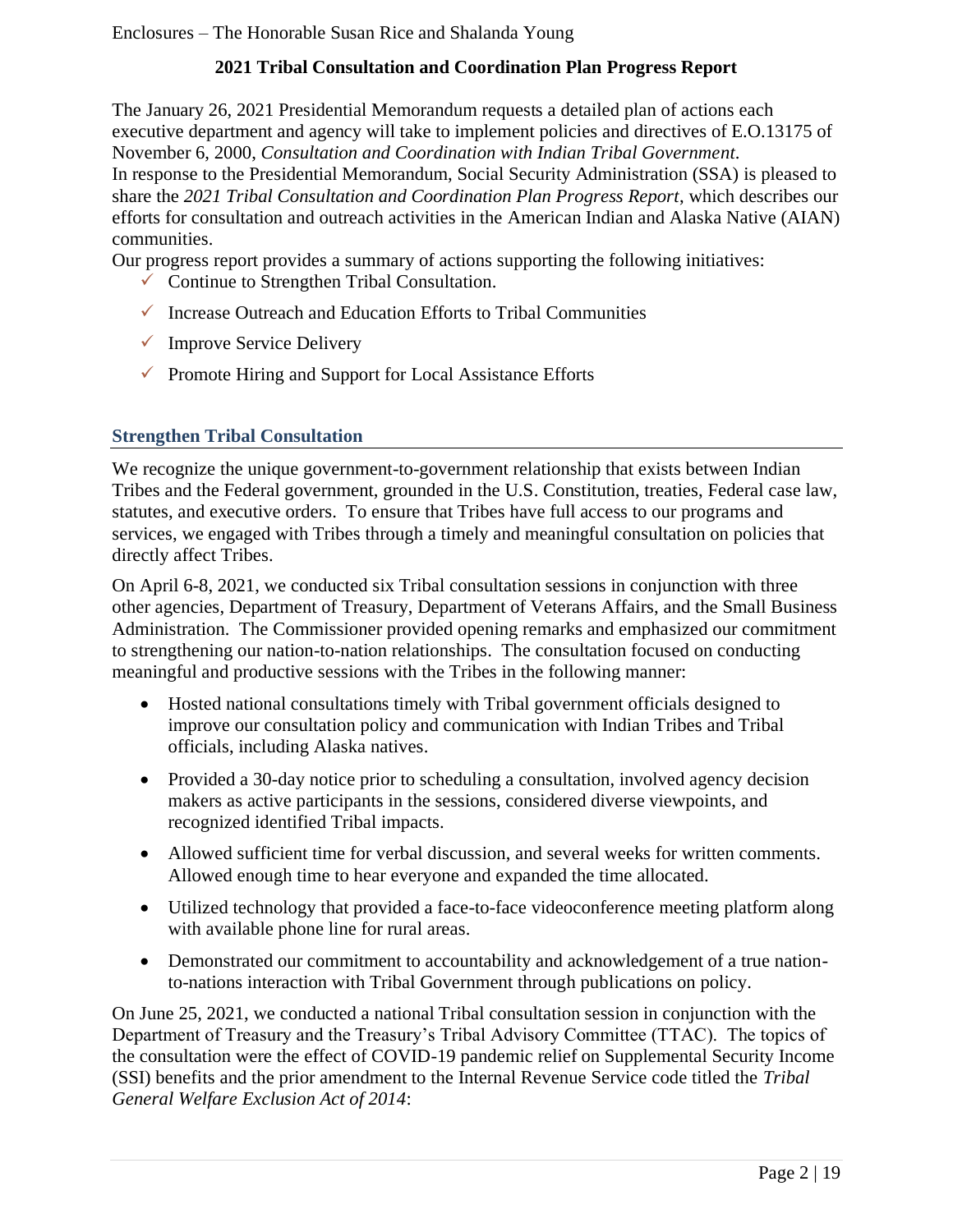- Researched the *Tribal General Welfare Exclusion Act of 2014* with policy experts. Based on verbal and written comments, there are many suggestions to improve our Agency business process, which has many duplicative aspects. We are reviewing all suggestions and looking at options to streamline the business process.
- Held internal policy discussions with policy experts, Office of General Council, and Program Law experts, to determine the Agency authority for providing SSI exclusions under COVID-19 relief funds.
- Created and published an SSI Policy Spotlight titled, "Tribal Payment Exclusions under COVID-19 Presidential Disaster Relief Funds" in which we share the conclusions of policy changes due to the COVID-19 Disaster Payments. <https://www.ssa.gov/people/aian/materials/pdfs/EN-05-10609.pdf>
- Released "Dear Tribal Leader" letters to announce the policy change and automated solution we implemented to correct benefits identified as impacted by Disaster Payments due to a reduced benefit or suspended benefit.
- For this consultation, we held a round table discussion with TTAC, who held many prior discussions with Tribes to gather their concerns over the years.

There were other national and regional efforts including discussions with the Executive Directors of the Native American Finance Officers Association (NAFOA), National Congress of American Indians (NCAI), National Indian Council on Aging (NICOA) and discussions with leadership in the Bureau of Indian Affairs. Throughout the fiscal year, we conducted local listening sessions to bring awareness to an expanded customer service channel through Online Video Hearings, sessions regarding emergency disaster payment, and others. We provided in the addendum details of those engagements.

## **Increase Outreach and Education Efforts**

To improve access to and understanding of our programs, we conducted seminars with Indian Tribes and Tribal entities. In the seminars, we shared information on our retirement and disability programs, including our Wounded Warrior provisions, SSI, Medicare "Extra Help", Medicare State Buy-in provisions, online services, and service delivery updates. We assisted Tribal community members in creating their own *my* Social Security account to provide access to services online.

In addition, we completed the following actions:

- Created regional partnerships to ensure every region preserves the essential knowledge and resources vital for establishing and retaining relationships with Tribal communities. Our full list of regional activities and partnerships is in the addendum.
- Utilized alternative methods of communication, such as, blogs, social media, radio, newspapers, and *Dear Colleague Letters* that shared information with Tribal communities and explored native language speakers and translators.
- Implemented Agency protocols and policies for those beneficiaries and recipients in receipt of disaster payments provided by the *Coronavirus Aid, Relief, and Economic Security Act*. We also shared information about Economic Impact Payments.
- Enhanced understanding of benefits eligibility under the Social Security and SSI programs. This included extending education efforts to assist homeless and other Tribal members facing barriers to accessing our programs.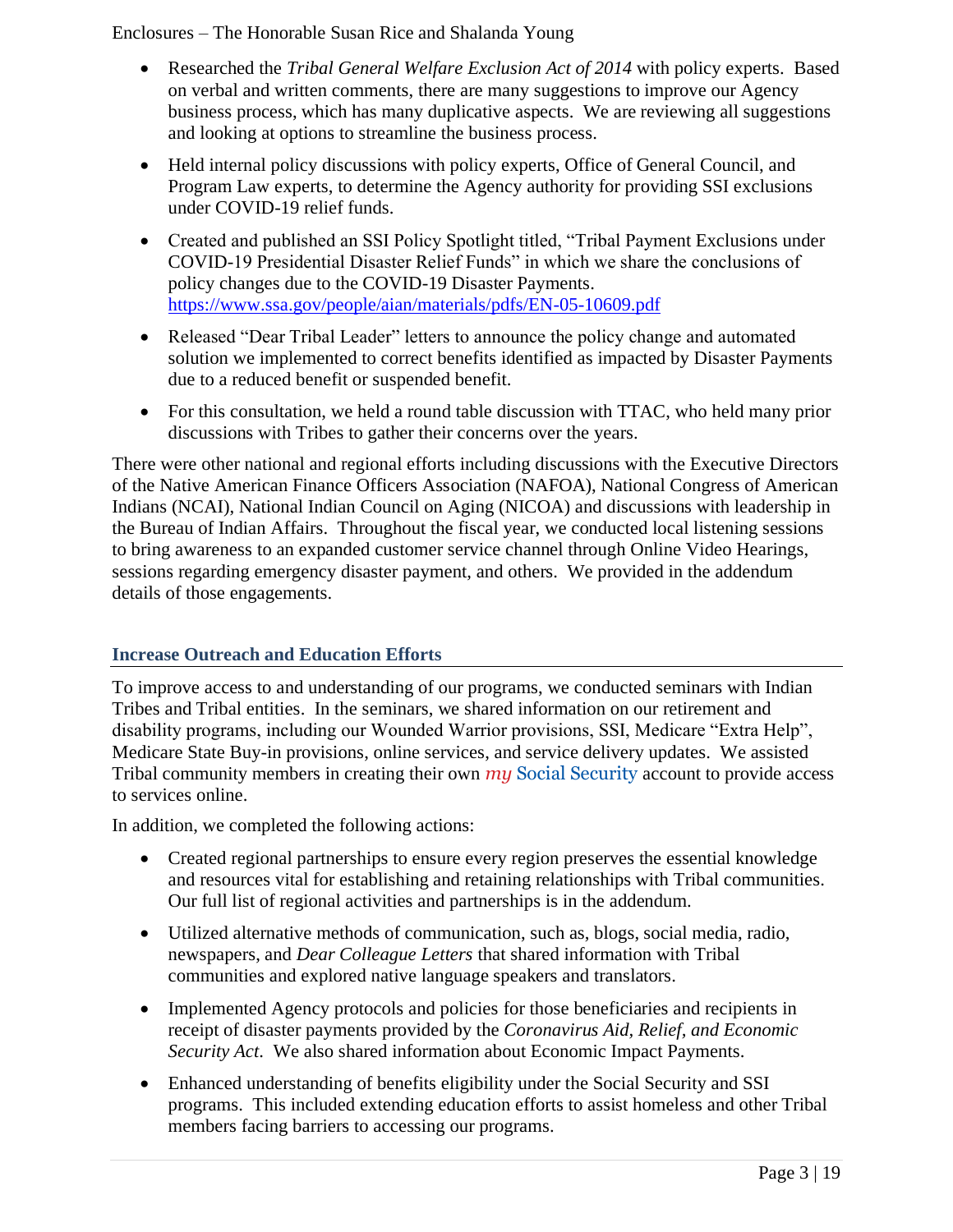• Provided detailed Tribal Benefit Coordinators Guide on Social Security services to inform Tribal members about benefits, appeals process, and post-entitlement.

Those who apply for Social Security disability benefits receive notification in writing of any decisions. When our decisions are not favorable, there are four levels of appeal. Understanding the appeals process and the timelines associated with appealing to the next stage is a critical aspect of our outreach program. We sought opportunities to cover the appeals process at seminars and national events.

- Promoted awareness of the entire disability process, including an appeal of a non-medical decision by completing and submitting the online request for reconsideration or hearing.
- Offered detailed informative sessions on how to file an appeal of a disability decision online at [www.ssa.gov/benefits/disability/appeal.html.](http://www.ssa.gov/benefits/disability/appeal.html) Also, explained how a representative can appeal a decision by completing and submitting online the request for reconsideration or a hearing.
- Provided internal policy training to our employees to explain the *Tribal General Welfare Exclusion Act of 2014* with an emphasis on the Assistance Based on Need program. The training video, provided in January 2021, provided information to our technical staff and front-line technicians working with Tribal communities. The Video On Demand training continues to be an available resource.
- Provided regional policy training with local Indian Health Services Benefit Coordinators and Tribal communities.
- Encouraged local management and Public Affairs Specialists to participate in listening sessions in localities near Tribal communities within the Service Area of the Field Office, full list in the addendum.

This fiscal year, we gained insight from the Office of Management and Budget inter-agency activities. As members of the White House Council on Native American Affairs, we enhanced our knowledge of Tribal sovereignty and self-determination, which are central in working with Tribal governments. We engaged with Directors and national members of Tribal Organizations to share knowledge of programs and procedures through national Tribal meetings. We sought opportunities and presented on national platforms to educate on tribal policy matters regarding Disaster Payments, *Tribal Social Security Fairness Act,* and the *Tribal General Welfare Exclusion Act of 2014* at the following conferences:

- NCAI 2021 Mid-Year Conference.
- 7<sup>th</sup> National Training Program for the Society of American Indian Government Employees;
- NICOA, the American Indian Elders Conference in Reno, NV;
- NAFOA 2021 Fall Finance & Tribal Economies Conference to share information about disaster payments, SSI exclusions, benefits, the *Tribal General Welfare Exclusion Act of 2014*, and access to Social Security Services in San Antonio, TX;
- 2021 National Native American Housing Symposiums originally scheduled in June, moved to December 2021 and will plan to participate in the new fiscal year.

## **Improve Service Delivery**

The Agency Tribal Consultation Official (TCO) sought mechanisms to improve service delivery models and market how Tribal members can obtain services for our programs. The TCO seeks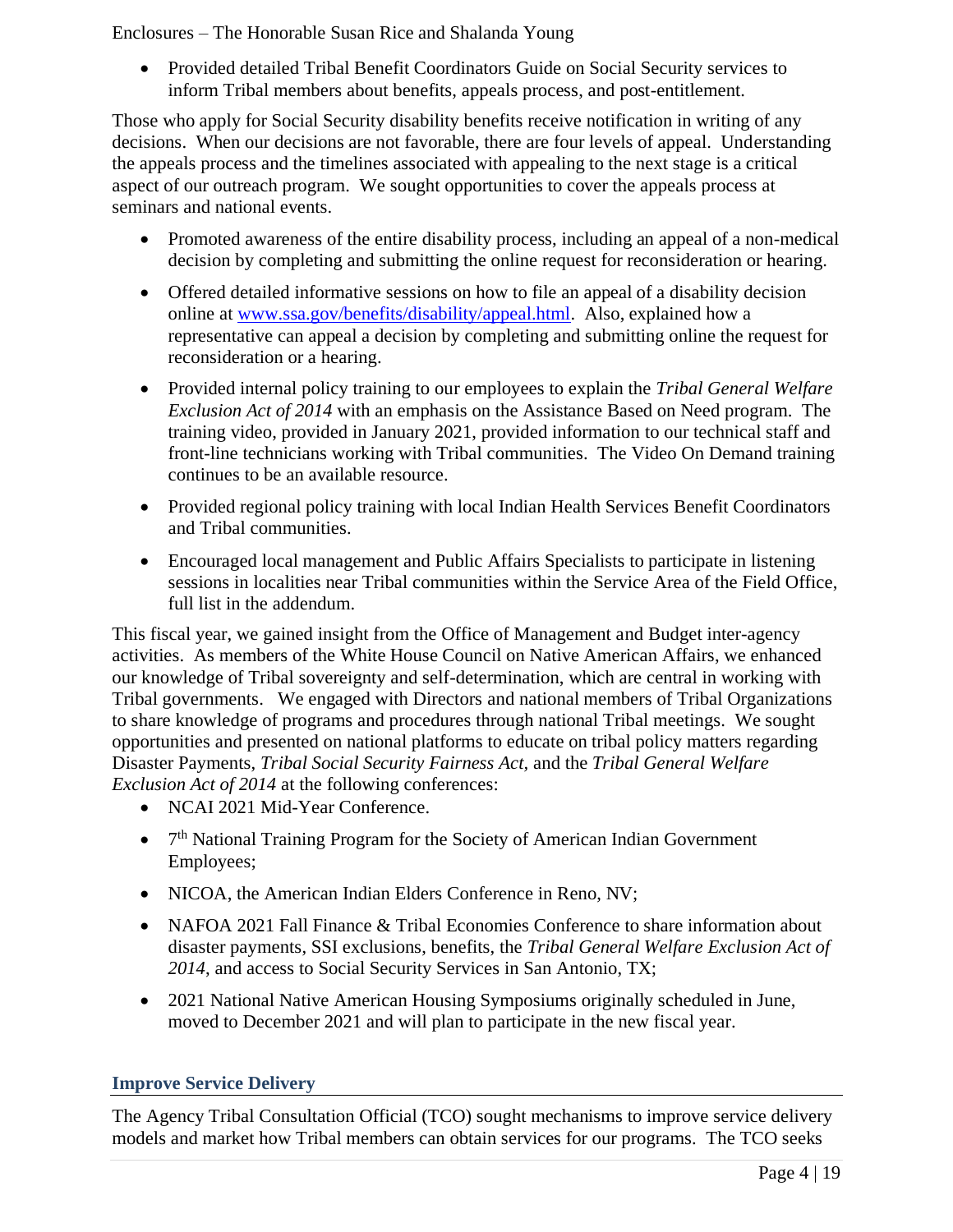to inform members how to access our services while the COVID-19 pandemic limits our ability to interact in a face-to-face environment for claims and enumeration processing. We completed several service delivery improvements, including:

- Enhanced service delivery methods through utilizing Microsoft Teams video options to conduct online disability hearings. The Polycom RealPresence Client video technology connects our technicians with AIAN third-party sites.
- Considered solutions, developed strategy, and brought forward to be discussed under labor obligations expansion of video service delivery in our field operations to conduct business with the public. Management is in regular contact with tribal Video Service Delivery (VSD) sites to ensure communities are served by VSD and phone service throughout the pandemic. A national VSD Memorandum of Understanding agreement with Indian Health Services signed February 10, 2020, provided a platform for continued service improvement such as a new VSD unit installed November 2020 (delayed due to pandemic) in Nome, AK.
- Sought alternative service channels to enhance service to members of the public who experience barriers to accessing our services, and were affected by the pandemic. We tested appointments through a pilot using Microsoft Teams to support the claims-taking process and post entitlement workload in Indian Country with numerous tribes in the Dallas Region. Several regions provided excess laptops throughout the Nation for Tribal Outreach. See the Addendum for the full range of activities with third party sites in Tribal Communities.
- Provided virtual joint presentations on benefits, access to services, and training for beneficiary coordinators with Agencies such as Centers for Medicare and Medicaid Services and Indian Health Services.
- Provided up-to-date information in a centralized virtual location housed on a publicfacing SSA website for Tribal affairs [\(www.ssa.gov/people/aian\)](http://www.ssa.gov/people/aian), and continued to update AIAN products to provide the best possible service to Indian Country.
- Posted the agency's Tribal Consultation Plan of Action to the public facing SSA website [\(https://www.ssa.gov/people/aian/index.html\)](https://www.ssa.gov/people/aian/index.html). As of August 2021, over 4,500 visitors accessed our Tribal Action Plan.

Additionally, we looked for opportunities to clarify and improve access to military service members to our Veterans Wounded Warriors Program. We provided detailed information regarding how we evaluate work activity to determine their eligibility for benefits and shared the following:

- Emphasized that military service members can receive expedited processing of Social Security disability claims. Benefits available through Social Security are different from those from the Department of Veterans Affairs and require a separate application.
- Promoted awareness of the expedited claims process for military service members who become disabled while on active military duty on or after October 1, 2001, regardless of where the disability occurs. For more information on our Wounded Warriors program, visit [www.ssa.gov/people/veterans.](http://www.ssa.gov/people/veterans)

*The Tribal Social Security Fairness Act of 2018* allows Federally recognized Indian Tribes to extend Social Security coverage to Tribal council positions voluntarily through an agreement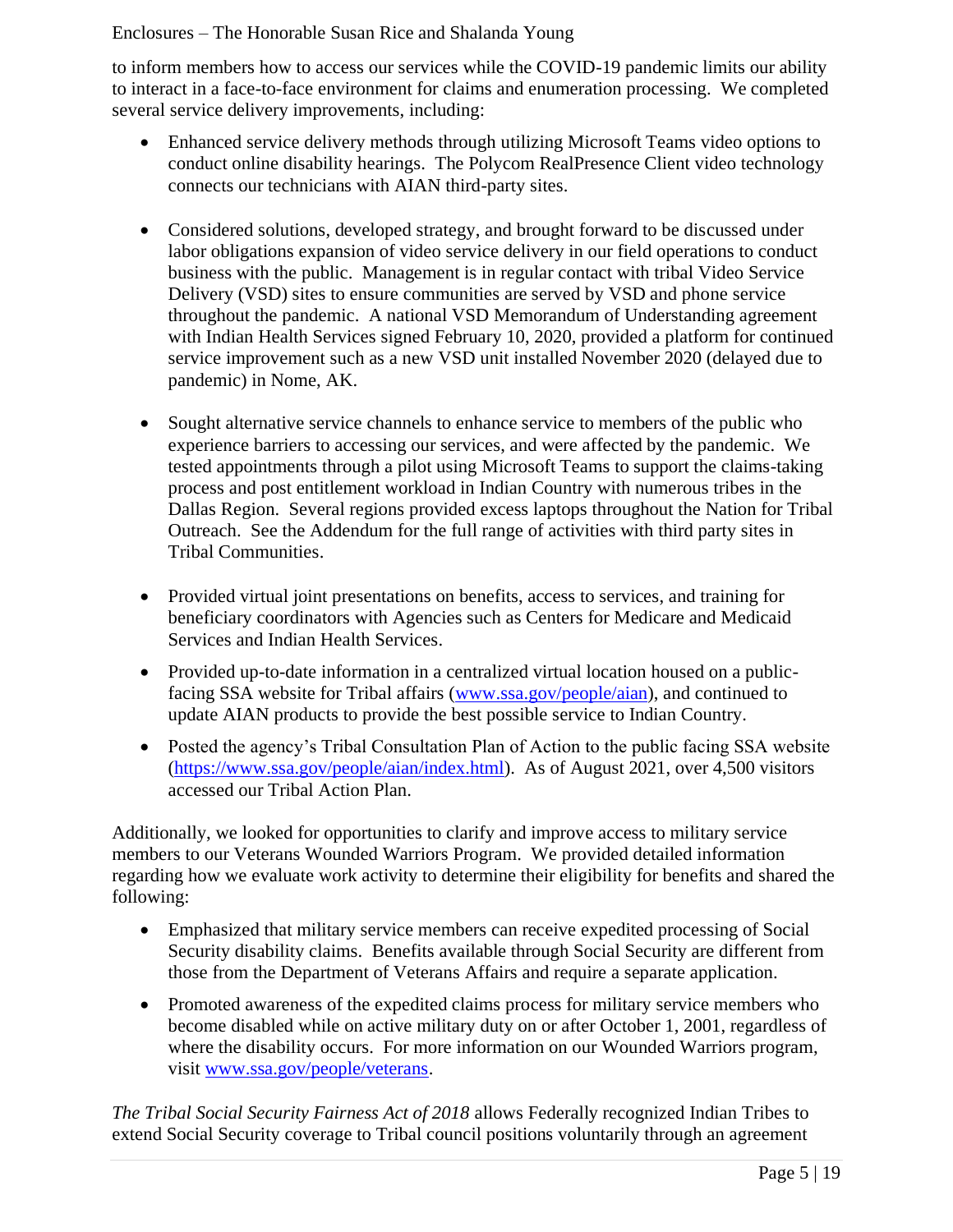with the Commissioner of Social Security under Section 218A of the Social Security Act. We sought to improve service delivery by responding to policy and legislative proposals affecting Tribal members, such as communication, outreach and sharing for awareness the publication of a policy spotlight for the *Tribal Social Security Fairness Act of 2018*. We completed the following actions as well:

- Proactively addressed business processes allowing Tribes to elect Social Security coverage for the Tribal Council.
- At conferences, explained the content of the voluntary Tribe Council Member Coverage Agreement available to consider retroactive coverage for periods for which they have already paid Federal Insurance Contributions Act (FICA) taxes and have not received a refund. Retroactivity can extend without limit as long as FICA taxes were paid.

# **Promote Hiring and Support for Local Assistance Efforts**

The Agency released our fiscal year 2020-2022 Human Capital Operating Plan (HCOP) in February of 2021. The HCOP aligns with the Government-wide priorities presented in the President's Management Agenda, Federal Workforce Priorities Report, and the Office of Personnel Management's Human Capital Framework. We remain committed to recruiting a diverse, qualified pool of applicants at all levels of the agency. As such, we rely on our Agency Advisory Council Chairs, including AIAN AC, within the Diversity and Inclusion (D&I) Council, as they have distinct connections with the communities they serve.

We completed the following actions:

- Enhanced our recruitment initiatives through the D&I Council by providing lists of community contacts to SSA offices that help market SSA job vacancy announcements on social media.
- Through job fairs and tribal community conferences, educated Tribe members on creating USAJOBS accounts and locating vacancies on the site.
- Explored ways our programs and services can benefit Tribal Colleges and Universities (TCUs) by communicating and collaborating with our network of non-competitive eligibility contacts, which included: SSA's National Veterans Outreach and Selective Placement Coordinators; Career One Stop Centers; Vocational Rehabilitation Offices; Ticket to Work Job Service Providers; and University Disability and Career Services.
- Promoted local assistance efforts through our Regional Advisory Council Activities designed to enhance diverse recruitment. We are exploring ways to enhance participation at job fairs hosted by TCUs in the future.
- Began active collaborations with Little Priest Tribal College in Winnebago and Nebraska Indian Community College in Macy, Nebraska to build a recruitment relationship.
- Collaborated monthly with Haskell Indian Nations University since April 2021 to discuss job recruitment and college work-study.
- Participated in two American Indian Alaska Native Serving Institution's job fairs in the Atlanta Region: Troy University and University of North Carolina at Pembroke.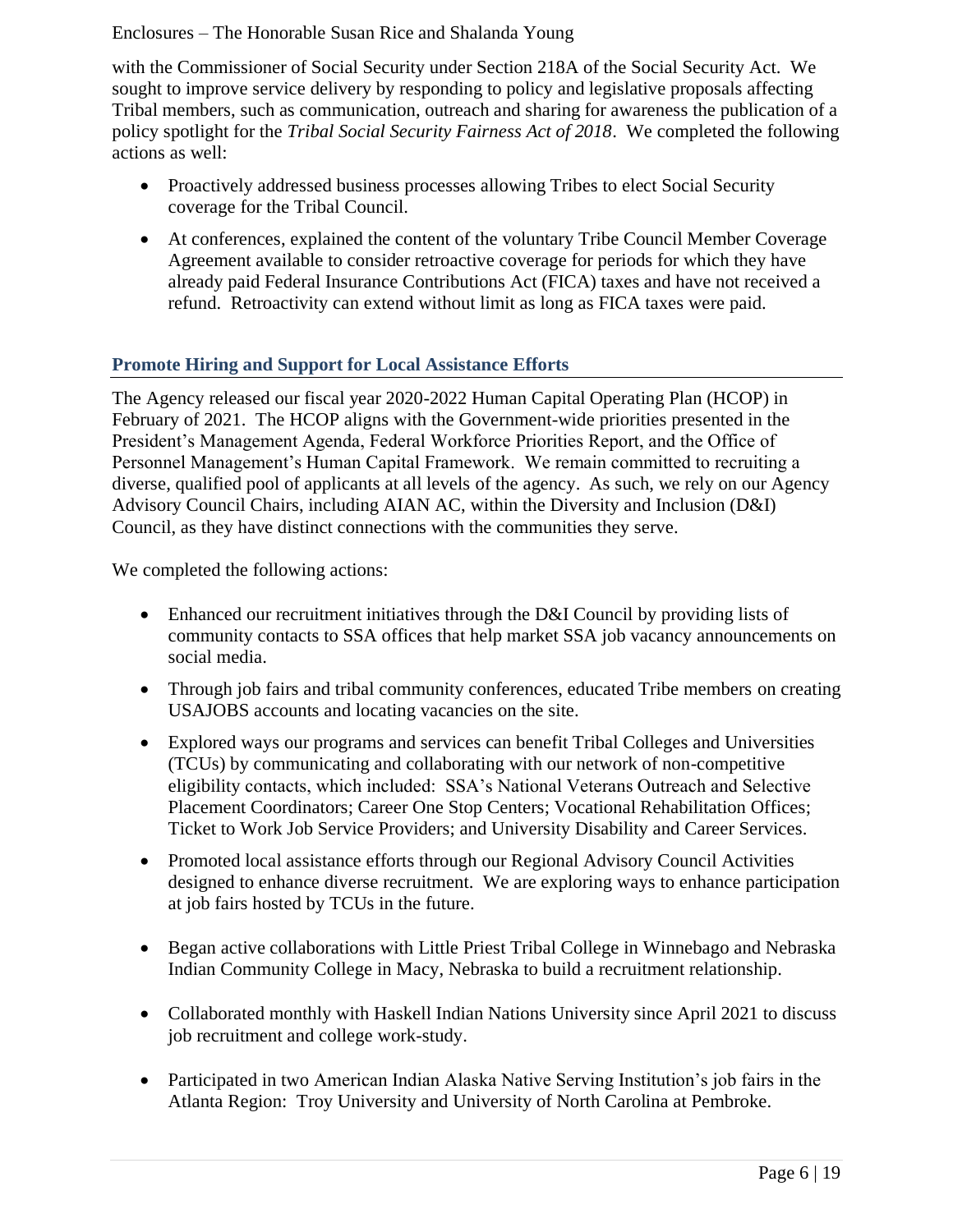- Attended 8 fairs with Native American participants for FY21 Tribal recruitment outreach activities with the Office of Systems:
	- o 5 College Job Fairs -- University of Maryland College Park, University of Maryland Baltimore County, Universities of Baltimore, Towson, and Loyola
	- o 2 Baltimore Robotics Job Fairs for high school and college students
	- o 1 Military Spouse Job Fair

Additionally, opportunities for engaging in work activity are available to people who also receive benefits. The Ticket to Work (TTW) program is for persons with disabilities who want to work and participate in planning their employment. We sought opportunities to provide information on employment support, to assist our disabled beneficiaries with returning to work, including:

- Informed Tribal Coordinators of the availability of the TTW and ways to establish Tribal Employment Networks in their community.
- Provided education on Unsuccessful Work Attempts and Impairment-Related Work Expenses, and Special Conditions, through a detailed tribal benefits guide.

## **Managing the Plan**

In closing, to monitor compliance with E.O. 13175 and President Biden's Memorandum dated January 26, 2021, the Commissioner established two executive leads:

- Nancy Berryhill Tribal Consultation Official
- Renee Ferguson AIAN Executive Lead

Both executives effectively managed the plan through coordinated discussions on policy compliance, served as the initial contact for Tribes to request or inquire about Tribal consultations, improved access to benefits, and actively worked to enhance ongoing relationships with Tribes.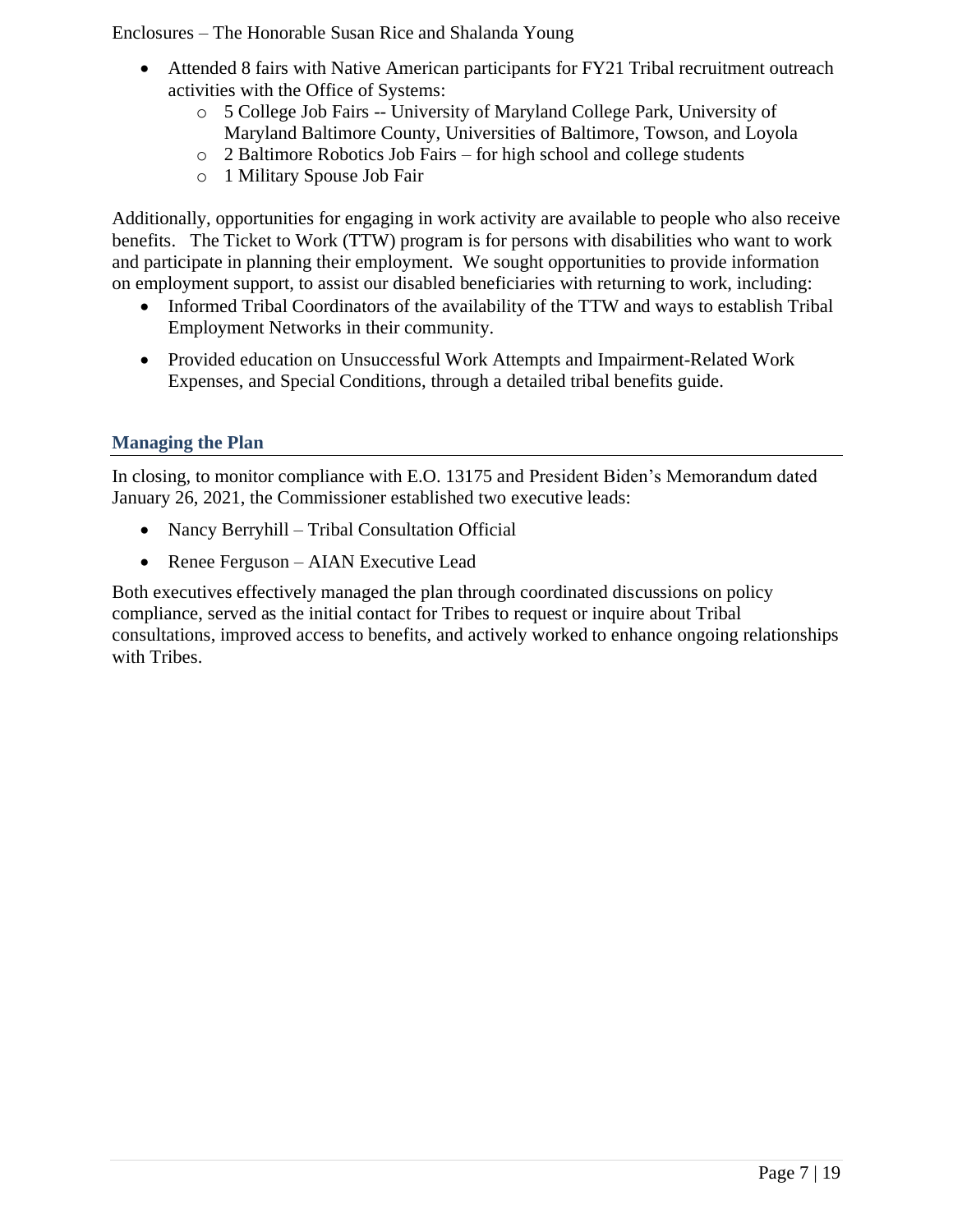## **Social Security Administration Tribal Consultation Plan – 2021 Progress Report Addendum**

Per the Agency Tribal Consultation and Coordination Action plan, we conducted a number of workshops and other interactive events. The COVID-19 pandemic impacted our ability to conduct most face-to-face meetings. However, we continued to share information and engage in donating excess equipment, such as laptops. We held Outreach and Education events to bring awareness to our programs in the following locations:

#### **Alaska:**

- 50 participants -- Retirement presentation for the Ahtna Inc. Tribe.
- Health agencies providing primary care to Eastern Aleutian Tribes, Inc. and Council of Athabascan Tribal Governments, Inc. will refer to SSA for services.
- Presentation for eight villages in Alaska during an Alaska Tribal Social Work Meeting; communicated with representatives on Online Video Hearings initiative (05/2021).
- 14 villages and tribal communities released mass email covering material on People Experiencing Barriers, *my* Social Security account registrations, and current scams.

#### **Arizona:**

- 40 participants -- Tohono O'dham Nation Quarterly Service Delivery Collaborative Virtual Meeting -- Provided 2021 Update and information for people experiencing barriers.
- 101 participants -- CMS/Indian Health Services Phoenix Training Conference/Southwest Public Affairs Specialist (PAS), presented on benefit programs, online services and other resources for AI communities.
- PAS, Santa Fe, NM collaborated with the Navajo Nation in Chinle City, the Third-Party Community Partners Letter and training also attended by Tuba City Health Services.

## **California:**

- Robinson Rancheria Tribal Council -- Discussed COVID-19 pandemic needs-based funds.
- Shared Tribal Community Partner letter with 12 tribal nations (10/2020).
- Monthly Information Package (MIP) (See Your Lifetime Earnings With *my* Social Security) sent to the Yurok Tribe, Elk Valley Rancheria and Tolowa Deeni Nation (08/2021).
- MIP email (New Benefit Verification Letters) sent to the Yurok Tribe, Elk Valley Rancheria, MeWuk Native American Tribe, and Tolowa Deeni Nation (10/2020).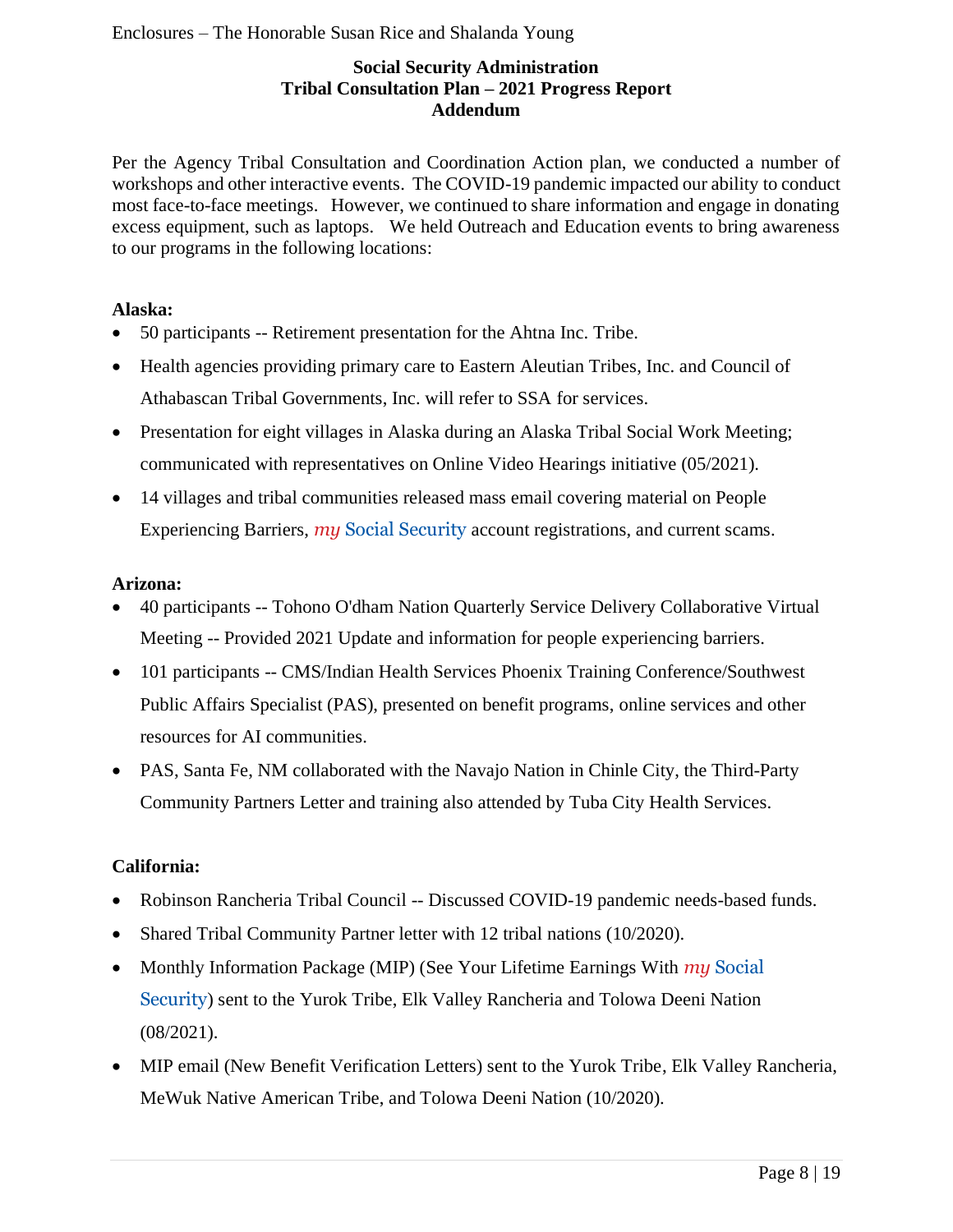- MIP email (Get your Social Security Benefit Statement) sent to the Yurok Tribe, Elk Valley Rancheria and Tolowa Deeni Nation (01/2021).
- MIP email (The Many Things You Can Do Online with Social Security) sent to the Yurok Tribe, Elk Valley Rancheria, Sacramento Native American Health Center, and Tolowa Deeni Nation (03/2021).
- MIP Email to Tuolumne County agencies and advocates (04/2021).
- Press Release (Social Security and OIG Hold Second Annual 'Slam the Scam' Day) sent to the Yurok Tribe, Elk Valley Rancheria and Tolowa Dee-ni' Nation.
- Call with Native American Housing Authority to discuss filing Disability Claims online.
- Dear Colleague Letter and poster sent to Karuk Tribe, Tejon Indian Tribe, Santa Ynez Band of Chumash, Tule River Indian Tribe, Big Sandy Rancheria of Mono Indians of CA, Cold Springs Rancheria of Mono Indians of CA, asking them to share phone lines lines of our local office.
- 40 participants --Orientation for the Native communities for a program titled SOAR, SSI/SSDI Outreach, Access, and Recover. Collaboration through the Substance Abuse and Mental Health Services Administration (SAMHSA) SOAR with AIAN community- discussed about the ability for SSA to have VSD services, becoming Employment Tribal Network, possible SSI exclusion for AIAN.
- Sent introduction to Chairman Amber Torres of Walker River Paiute Tribe.
- Patient advocates with Riverside San Bernardino County Indian Health (SSI applications).
- Refresher Training to Inter-tribal Council of Arizona Inc. The information was provided to care givers, family members and people who work directly with disabled individuals.
- Collaborated with the HR director of Washoe Tribe, discussed SSA initiatives, *my* Social Security and People Facing Barriers.

## **Colorado:**

- 70 Tribal Contacts -- Provided monthly newsletters, invited participation in disability forums, shared local contacts for SSA services during the pandemic, disseminated tribal-specific provisions of COVID-19-related disaster legislation.
- Partnered with CMS conference to present information on SSA Retirement, Disability, Survivor and Auxiliary benefits to Tribal Coordinators and IHS staff.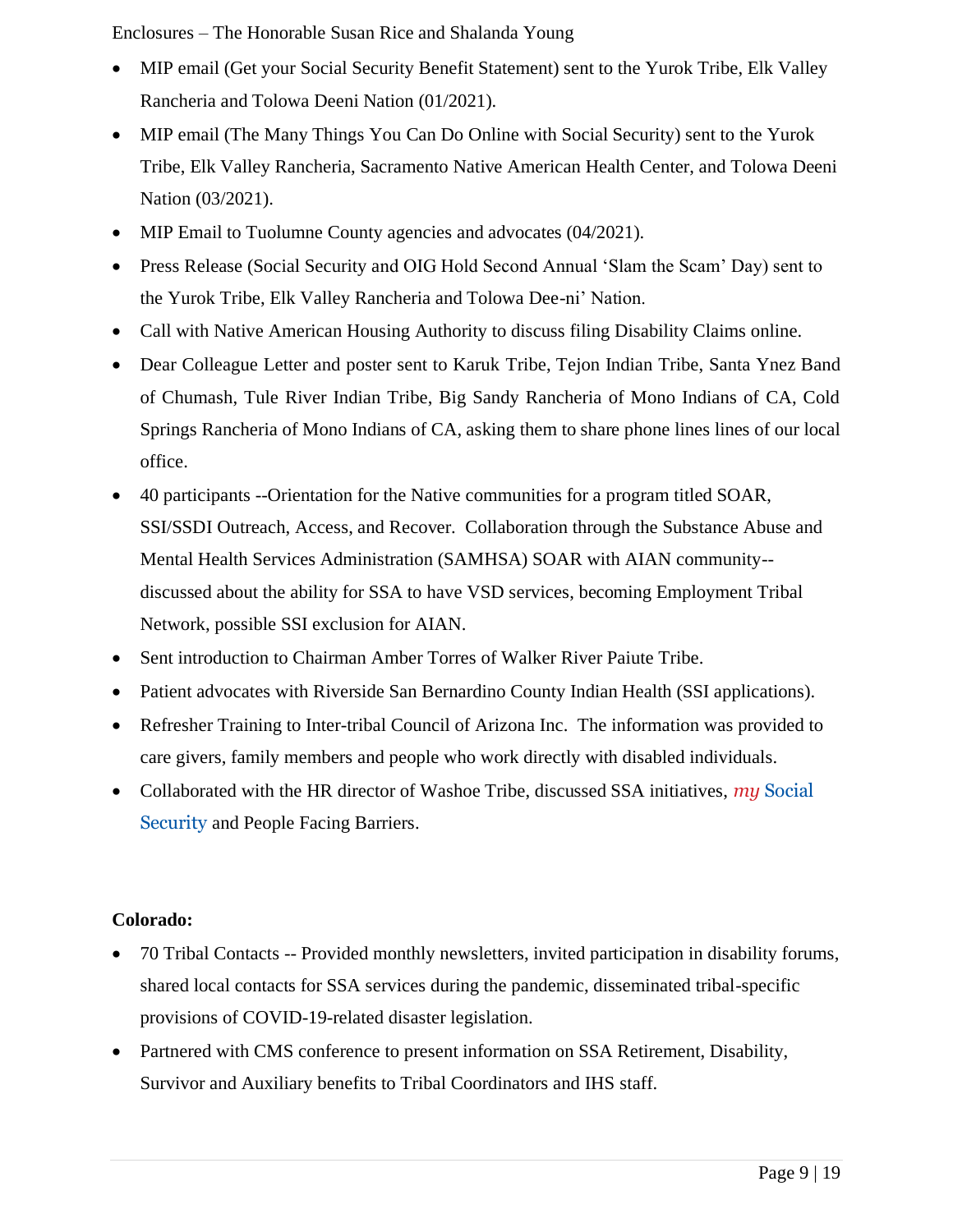- 28 participants -- Presented SSA-101 information to tribal members in medical facilities in the Denver Region covering Retirement, Disability, Online Services and Auxiliary benefits.
- Conducted online services training with the Executive Director of Denver Indian Center Inc.
- 175 participants -- Co-coordinated the first virtual Denver Indian Center Elders Luncheon in Denver, Colorado. Placement of several SSA publications in bagged lunches.

#### **Connecticut:**

• Collaborated with the Mohegan Tribal Nation (Uncasville, CT) and the Mashantucket Pequot Tribal Nation (New London, CT) for contacts regarding national conference call. Provided SSA information for Tribal & Native American community.

#### **Florida:**

• Assisted the Miccosukee Tribe of Indians with post entitlement actions for aged individuals (05/2021).

#### **Georgia:**

• SSI Third Party Claims Outreach Campaign Partnership to establish a Partner with Poarch Band of Indians.

#### **Illinois:**

- Released Dear Colleague Letters stating we are still open and how to get in contact with your local Social Security Field Office.
- Released Dear Colleague Letter for "We Are Here to Help You with Your Critical SSI Cases" and provided information on "Slam the Scam Day".
- Released Dear Colleague Letter –"Information for Helping Others".
- Released Dear Colleague Letter "Social Security announces New Online Video Hearings".
- Released Dear Colleague Letter -- "We Have Added Appointed Representatives".
- Released Dear Colleague Letter -- "COLA and Dire need appointments".
- Released News Release on New Electronic Social Security Number Verification Service.
- 100 participants -- National Gathering of American Indian Veterans.

#### **Louisiana:**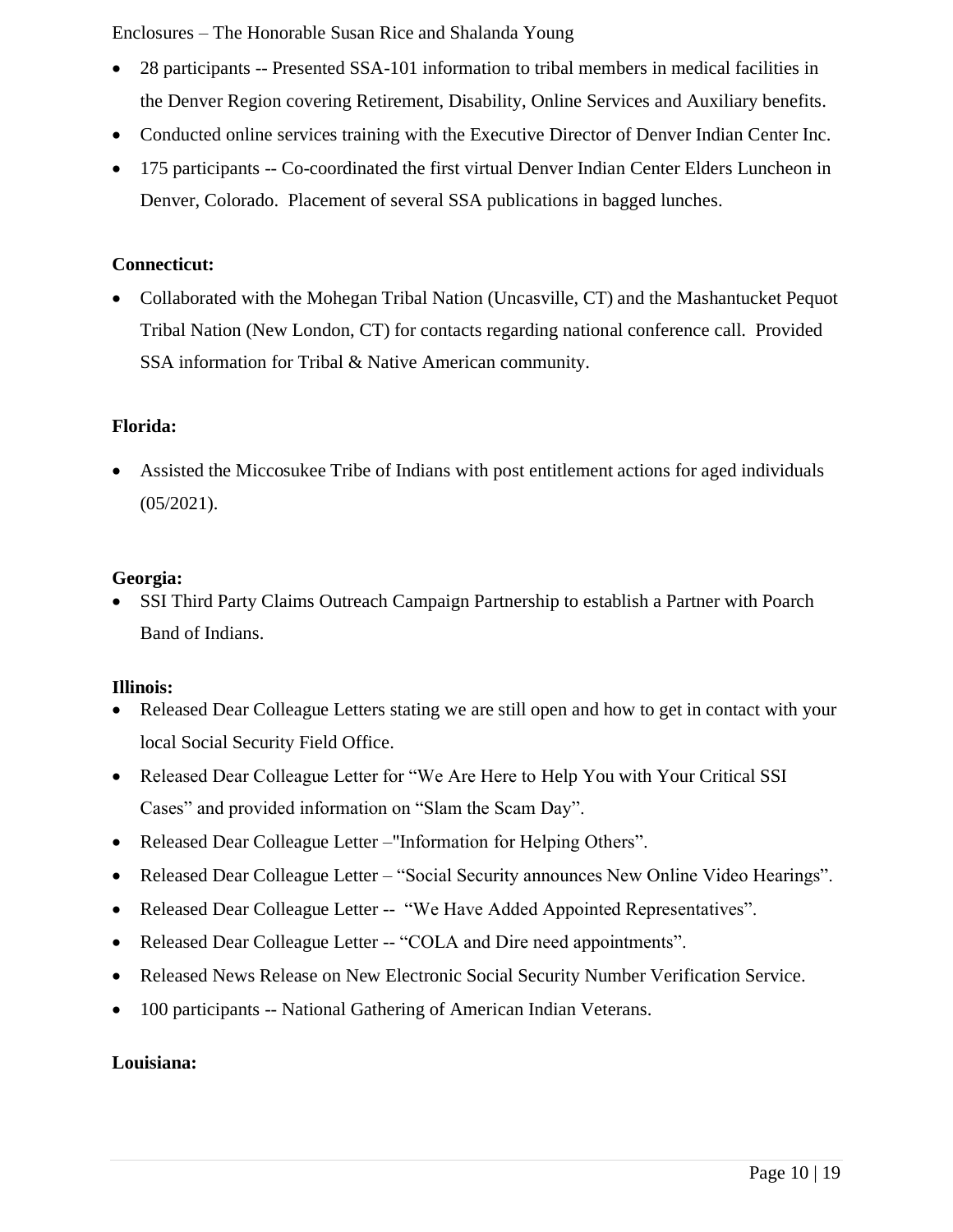- Released Community Partner Letter about in-person service and using the 'Office Locator' to Jena Band of Choctaw Indians in Louisiana, Tunica-Biloxi Indian Tribe, and Coushatta Tribe of Louisiana.
- Released the Social Security Help Letter, which informs the public on how to contact SSA due to limited in-person service. It also offers assistance during the COVID-19 pandemic for dire need situations.
- Released Slam the Scam Dear Colleague Letter and included information on how to contact SSA due to limited in-person service.

## **Maine:**

Released Dear Colleague Letter on People Experiencing Barriers Population to the following tribes:

- Passamaquoddy Tribe at Indian Township
- Passamaquoddy Tribe at Pleasant Point
- Penobscot Nation
- Aroostook Band of Micmacs
- Houlton Band of Maliseet Indians

# **Maryland:**

- Collaborated with the Director of Civic Engagement and Special Projects for National Congress of American Indians (NCAI), discussed People Experiencing Barriers. Offered executive speakers for virtual Executive Council Winter Session on 2/21-2/25/21 which focused on policy. Presented idea to share SSA Tribal People Experiencing Barriers Letter and release tribal community partners letter.
- Sent Tribal Leader Letter to Society of American Indian Government Employees.
- 500 participants -- SSA Video with Tribal Consultation Official Nancy Berryhill and AIAN Executive Lead Renee Ferguson infomercial (recording) at the NCAI Executive Council Winter Session Conference. Video played before the General Assembly speakers. NCAI also posted on their Twitter page.
- Released material on People Experiencing Barriers and scam outreach to Administration for Native Americans and Native American Life Lines.
- Released material on People Experiencing Barriers, *my* Social Security, and scam outreach to Bureau of Indian Education and International Association for Indigenous Aging.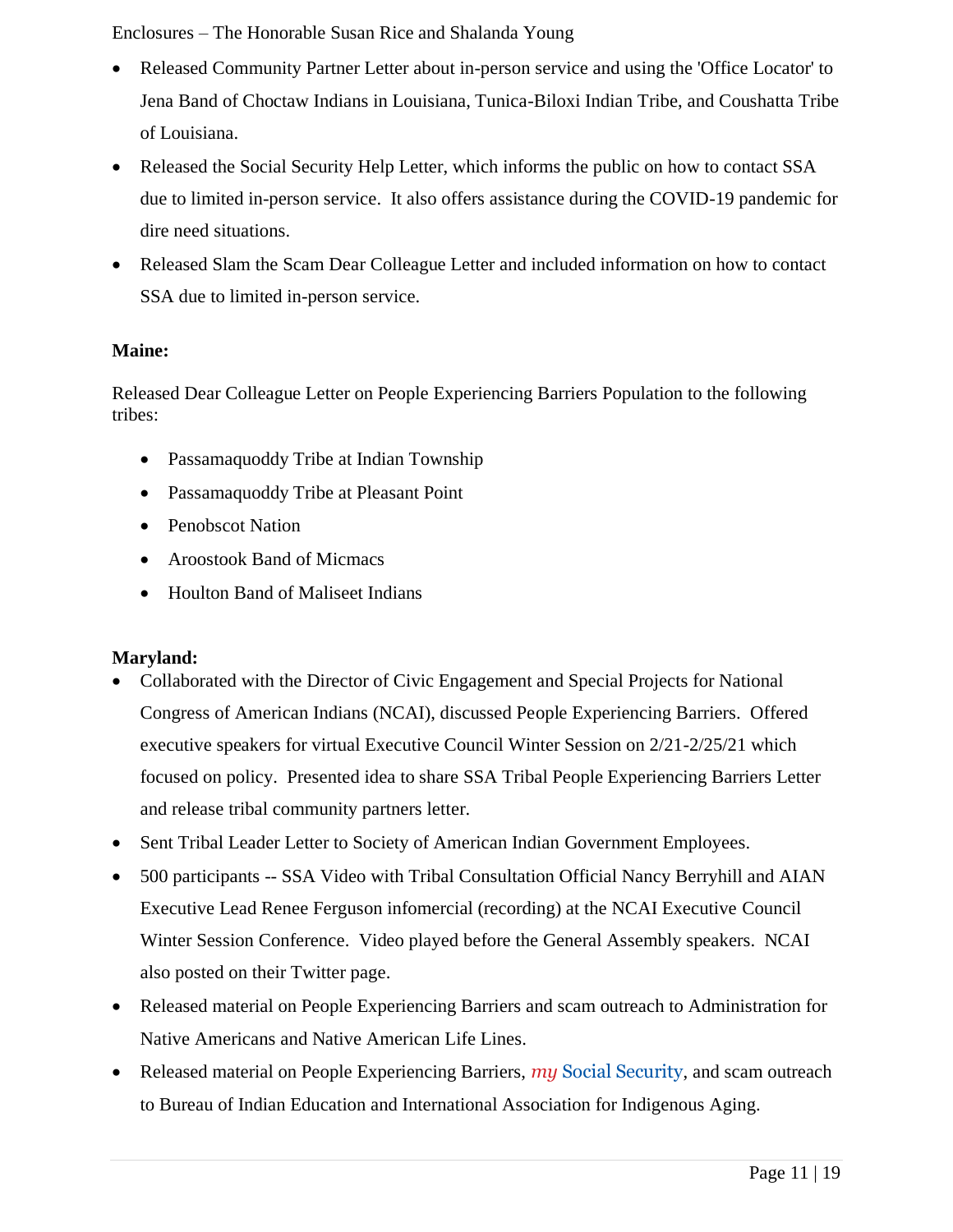## **Massachusetts:**

- 50 participants -- Webinar for AIAN community: Medicare eligibility, Initial Enrollment Period (IEP), General Enrollment Period (GEP), Special Enrollment Periods (SEP), etc.
- People Experiencing Barriers Campaign outreach -- Wampanoag Tribe of Mashpee (MA).
- Dear Colleague Letter sent to organizations for the following tribes: Passamaquoddy Tribe at Indian Township, Penobscot Nation, Aroostook Band of Micmacs, and Houlton Band of Maliseet Indians.

#### **Minnesota:**

- Indian Health Services, CMS and SSA meeting. Prepared for Regional Medicare training.
- Red Lake Hospital staff. Reaching people experiencing barriers. Discussed SSA posters.
- Quarterly meetings with Urban Indian Elders Services. The group discussed services available to our Indian Elders, children and young adults.
- Discussion with Great Lake Inter-Tribal Council, Inc. (GLITC) SSA, people experiencing barriers project; provide COVID-19 pandemic updates and procedures.
- Discussion with St. Croix Ojibwe staff in Northern Wisconsin. Provided SSA information including COVID updates and procedures. Program updates and a general FAQ session.
- CARES/COFA payments. Discussion with Great Lake Inter-Tribal Council, Inc. (GLITC) staff. Q&A regarding CARES/COFA payments for SSI recipients. Promoted new SSI Spot Light of excludable income.

## **Missouri:**

• Released National Dear Colleague Letter to AIAN contacts throughout the KC Region to promote awareness of the "Tribal Payment Exclusions under COVID-19 Presidential Disaster Relief Funds" and how to contact SSA representatives for assistance, included publication: EN-05-10609 - "Spotlight on AIAN Provisions".

## **Mississippi:**

• Contact with the Mississippi Band of Choctaw Indians' Departments of Police, Housing Authority, Food Distribution and Social Services occurs on a regular basis.

## **Montana:**

- Training for Indian People's Action on SSA Disability and Retirement in Billings, MT.
- Attended virtual designation ceremony of Fort Peck Housing Authority EnVision Center.
- Released material on People Experiencing Barriers, *my* Social Security, and scam outreach to Fort Belknap Indian Community.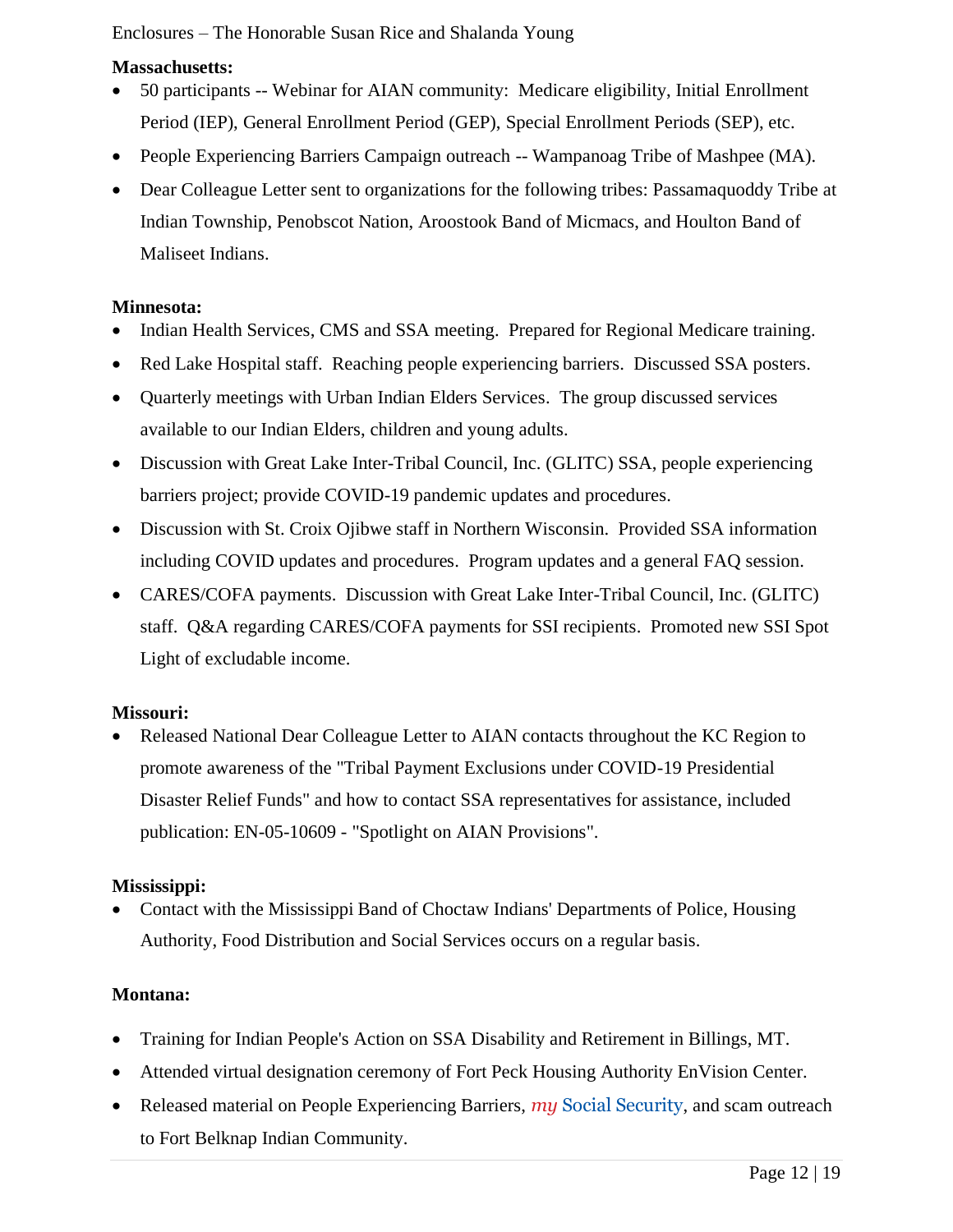• Communicated regularly with the Blackfeet Tribe to provide service to clients.

## **North Carolina:**

- Dear Colleague Letter -- Seeking Input on Federal Coordination To Promote Economic Mobility for All Americans to tribes including Eastern Band of Cherokee Indians and Metrolina Native American Association.
- MIP Reaching SSA -- Information about reaching SSA during the COVID-19 pandemic.
- Released Letter to tribal communities for Share our New Resources for People Helping Others, Help Prevent Fraud by Government Imposters, Your Client May Be Eligible for Inperson Appointment, and COLA Announcement.

#### **Nevada**:

- Released Tribal community partners letter in NV regarding SSI Third Party Claims Assistant.
- Sent Dear Community Partner letter to NV Health Centers and Case Management Society of America based on website in PARC for Nevada contact.

#### **New Mexico:**

- PAS, Santa Fe, NM assisted Native American Liaison, VA with clients who were requesting information on how COVID-19 assistance payments from their tribe would affect there SSDI.
- Released mass mailing of SSI training partnership to 247 Native American contacts in NM.
- 100 participants -- Santa Fe, NM presented at the Annual CMS /Indian Health Services.
- Collaborated with Senior Services, Isleta Pueblo. Provided information for a new published notebook containing Medicare, SSA, and Medicaid information to all elders.
- Released the IRS EIP New Press Native American Division, NM.
- Released the Third Party Training invitation and Dear Colleague letter along with COLA information to Native American Outreach.
- Assisted Benefits coordinator, Tohajalee clinic.
- Collaborated with the Isleta Pueblo, AIAN First Nations Healthcare/Domestic Violence caseworkers, Albuquerque Indian Health Service, Patient Benefit Coordinator, Taos Pueblo Indian Health Services, Canoncitio/Tohajilee Navajo Indian Reservation, Taos Health Services, to donate laptops for Microsoft Teams Pilot training.
- Released Tribal-Pueblo Liaison New Mexico Texas Veterans Service Offices, the Community Partner Letter, Office Information Flyer (English and Spanish), Please Share Me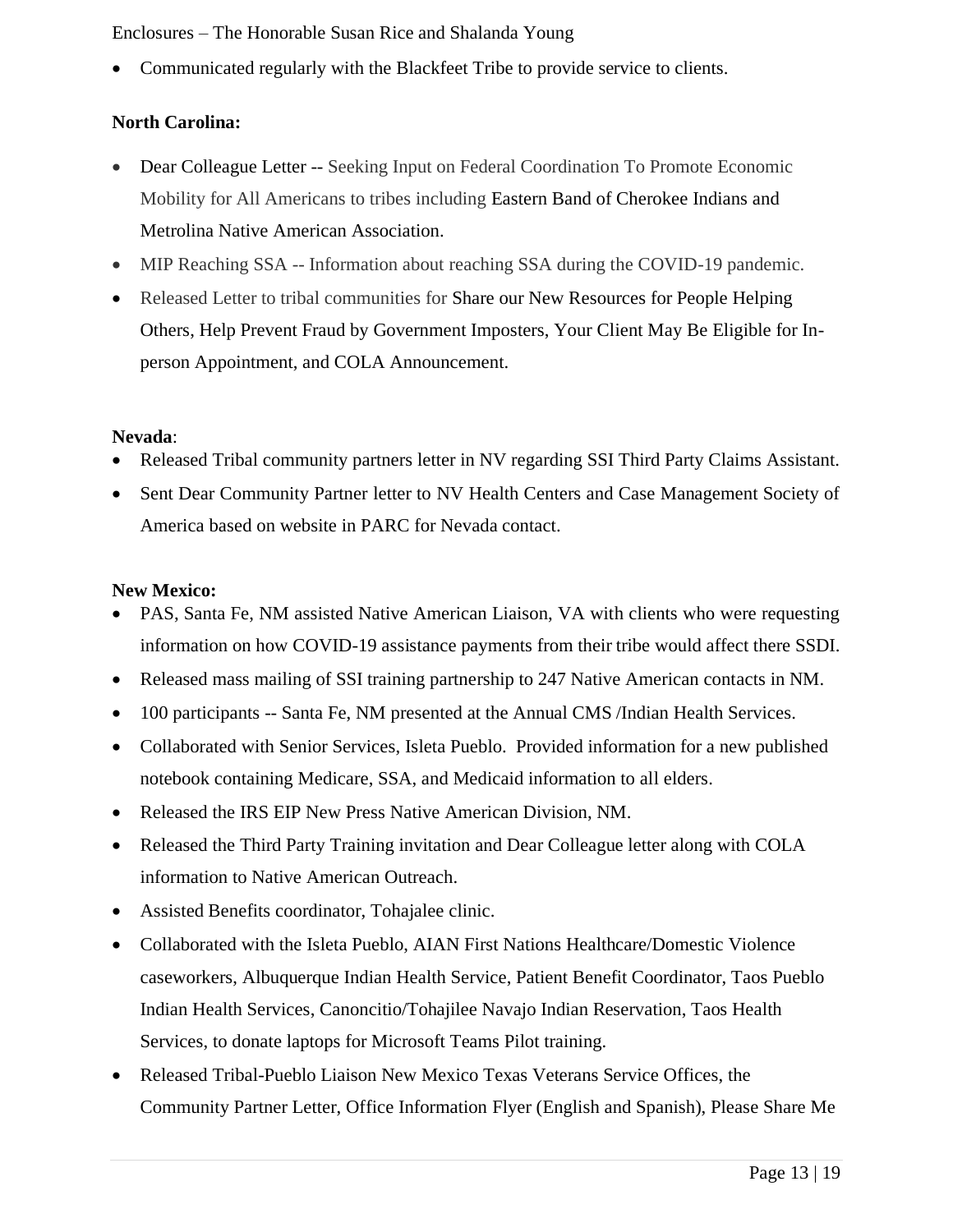Letter (English and Spanish), Social Security Scam Flyer (English and Spanish) and What You Can Do Online Flyer.

- 50 participants -- Provided Training to NM Coordinators for the Annual CMS Tribal Benefit Coordinator Training.
- 100 participants -- Provided Training to Coordinators for the Navajo Nation Conference in coordination with CMS (05/2021).
- Released mass mailing of the Dear Colleague letter, SSA COLA press release, and National Disability Forum information to Indian Health Services in New Mexico (10/2020 - 11/2020).
- Partnered with multiple Tribal communities for Microsoft Teams Pilot appointments and laptop donations to connect with field office technicians in New Mexico (01/2021- 04/2021).
- Provided Press release on "2020 Tax Return with the IRS to Receive missing EIP" to I.H.S. coordinators and various Native American Program Managers.
- Presented to the Isleta and Laguna pueblo Benefit Coordinators on SSI & SSDI and assisted Management of the Isleta Pueblo Assisted Living facility for Medicare and SSI Medicaid eligibility.
- Assisted NM Indian Health Service benefit coordinators and Patient Benefits Representatives with benefits, questions from tribe members in nursing homes, representative payee information, claims pending at the State Disability Determination Services (DDS), Supplemental Nutrition Assistance Program (SNAP) questions, and Medicare concerns for Tribal members.
- Released mass mailing of SSI training partnership information to  $3<sup>rd</sup>$  party partners in New Mexico and provided multiple trainings on how to complete SSI applications (05/2021- 06/2021).
- Assisted the Santa Clara Pueblo Government Affairs with information on current IRS and SSA scams. Collaborated on posting flyers for tribe members awareness.

# **New York:**

- 195 participants -- Released monthly regional newsletters (MIP articles) to tribal contacts-Cayuga, Oneida, Onondaga, Seneca, Shinnecock, St. Regis Mohawk, Tonawanda, and Tuscarora Nations, as well as Native American Community Services, American Indian Community House, and others.
- 51 participants -- Shared People Experiencing Barriers poster with the tribes in NY: o Cayuga Nation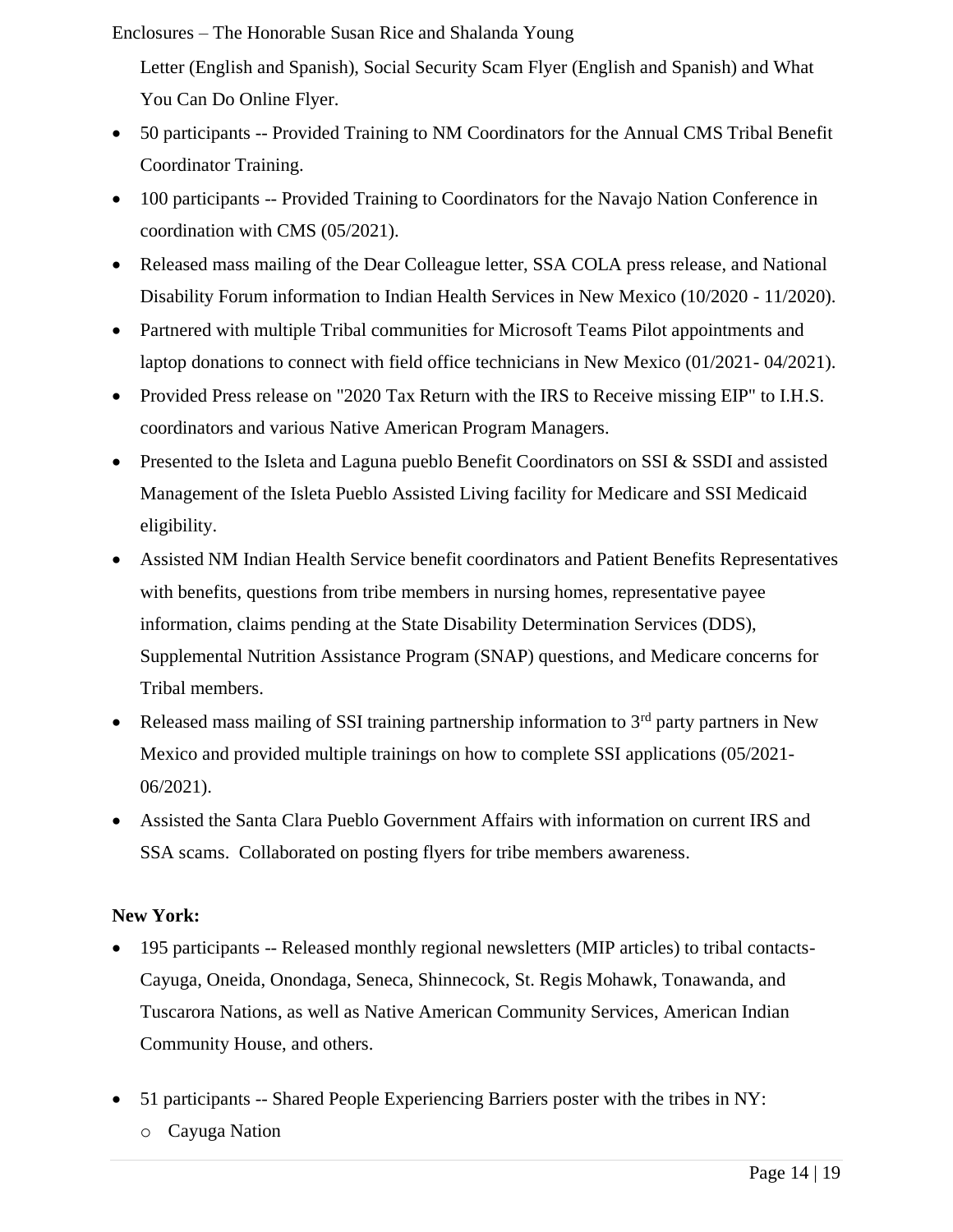- o Oneida Nation
- o Onondaga Nation
- o Seneca Nation
- o Shinnecock Nation
- o St. Regis Mohawk Nation
- o Tonawanda Band of Seneca Nation
- o Tuscarora Nation
- o Native American Community Services (Buffalo)
- o Native American Community Services (Rochester)
- 61 participants -- Released regional VP partner for the following tribes: Cayuga, Oneida, Onondaga, Seneca, Shinnecock, St. Regis Mohawk, Tonawanda, and Tuscarora Nations, as well as Native American Community Services, American Indian Community House, and others.
- Released Dear Community Partner letter and posters in multiple languages.

## **North Dakota:**

• Social Security Tribal 101 training for staff at Mandan Hidatsa & Arikara (MHA) Tribal Health in New Town, ND.

#### **Oklahoma:**

- 247 participants -- Released mass mailing of SSI training partnership to Native American contacts in Oklahoma to promote third party SSI claims-taking training to:
	- o Choctaw Nation clinic in Idabel, Oklahoma & the clinic in Hugo
	- o Cherokee Nation Will Rogers Health Center & Ponca Tribe White Eagle Health Center
	- o Quapaw Counseling Services Miami Tribe & Wyandotte Nation, Bearskin Health Clinic
- 66 participants -- Released Tribal Community Letter.
- 162 participants -- Oklahoma Indian Health Service (IHS)/CMS Area Virtual Training.
- Released invitation for the National Disability Forum on COVID-19 and SSA Programs to 65 Native American Leaders and 71 Native American Health Care Providers.
- Provided SSI training to IHS. staff at the Lawton Indian Hospital.
- Released the COLA Press Release to 169 Oklahoma Tribal Leaders and Advocates.
- Released the "Your Client May Be Eligible for an In-Person Appointment" Dear Colleagues Letter to 238 Oklahoma Native American Governments, 38 Oklahoma Native American Summit Partners, and 889 Oklahoma contacts.
- Collaborated tribes regarding operations of Social Security offices in Oklahoma.
- Released Monthly Social Security Newsletter to 66 Native American tribal leaders.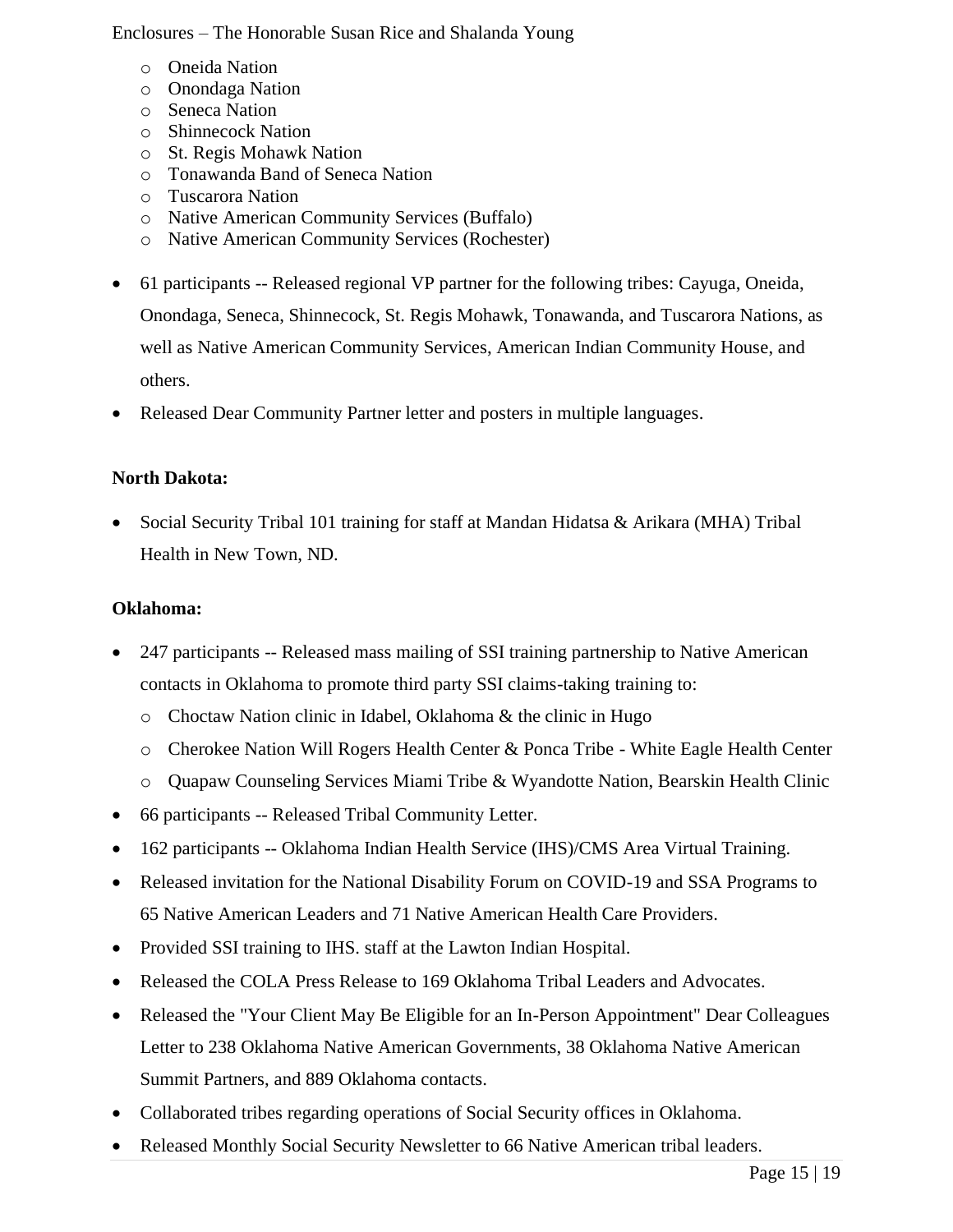- Released scam/Fraud Newsletter to 172 Native American Contacts, 187 Native American Health Care Facilities, 12 Native American Tribal Government Contacts.
- Released the 'Social Security Help' email with People Experiencing Barriers advocates and community contacts in Oklahoma. Sent information via fax and email to 169 Native American Health providers/clinics and contacts and to 123 Native American Headquarters.
- Released the "File 2020 Tax Return with the IRS to Receive Missing Economic Impact Payments" press release to 237 Oklahoma Native American Health care providers, 169 Indian Health Services contacts, and 77 Indian Governments Headquarters.
- Promoted the agency third party SSI claims-taking training to the following:
	- o N.E. Tribal Health Center-Miami & Cherokee Nation Wilma Mankiller Health Center
	- o Muskogee Creek Nation IHS in Coweta, Okmulgee & in Okemah
	- o Urban Oklahoma City (OKC) Indian Clinic & Iowa Family Health Clinic in Perkins
	- o Kaw Nation Kamza Health Clinic in Newkirk & United Keetoowah Treatment Center
- Participated in quarterly regional meetings with 31 Patient Coordinators for IHS.
- Released Pandemic Relief and Supplemental Security Income Dear Colleagues Letter to 238 Oklahoma Native Tribes contacts via fax and email.
- Collaborated on the agency third party SSI claims-taking training with the Muskogee Creek Nation IHS in Eufaula Oklahoma; Muskogee Creek Nation Health Clinic in Coweta Oklahoma; Sox and Fox Black Hawk Health Center, Shawnee OK
- Collaborated with tribal council members of the Citizen Potawatomi Nation of Oklahoma.
- 56 participants -- Virtual benefits presentation to members of the Shawnee Tribe Of Oklahoma.
- 56 participants -- Virtual presentation to members and faculty of the Gordo Cooper Technology Center in Shawnee, OK, part of the Shawnee Tribe of OK education department.
- Conducted an outreach by email to 169 Native American contacts and 39 Native American Tribes and Elders programs in Oklahoma to promote tribal participation in the Microsoft Teams Pilot project. Contacted the tribal leadership and patient benefits coordinators to pitch the pilot and enlist their participation. Offered our excess laptop computers to assist the tribes with using MS Teams to file applications with Social Security.
- Released Third Party SSI Dear Colleague letter and questionnaire to various tribal nations in Oklahoma (04/2021) and held collaborative discussions to promote training (06/2021).
- Assisted Oklahoma Indian Health Service benefit coordinators and Patient Benefits Representatives with benefits, questions from tribe members in nursing homes, claims pending at the State DDS, SNAP questions, and Medicare concerns for Tribal members.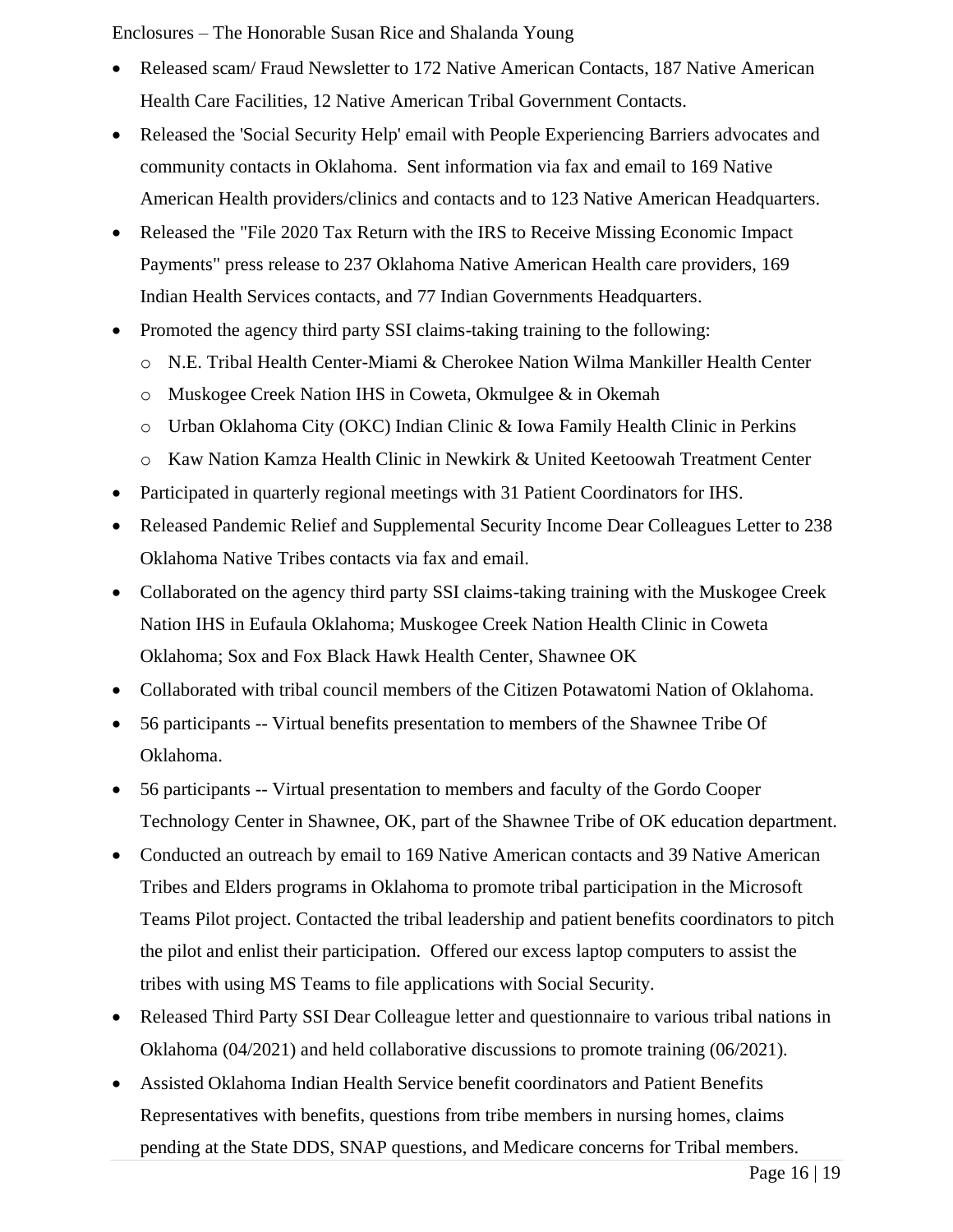#### **Pennsylvania:**

• 50 participants -- CMS Indian Health Services - Tribal Affairs Regional Virtual Training.

### **South Carolina:**

- Released Dear Community Partner Letter to SC Indian Affairs Commission, Columbia, SC.
- Collaborated with SC Indian Affairs Commission for referrals for Third Party initiative.
- Community Partner Letter released to Edisto Indian Free Clinic.

#### **South Dakota:**

• Communicated regularly with the Pine Ridge Indian Reservation to provide service to clients.

#### **Texas:**

- Distributed the National Disability Forum on COVID-19 and SSA programs to the Dallas Region. Organizations were reminded of FO GI line availability and 1-800# availability.
- Distributed the Community Partner Letter and Social Security Help, via email to 474 AIAN contacts in Texas. The letter outlines the various ways in which Social Security can offer assistance during the COVID-19 pandemic.
- Released Third Party SSI Dear Colleague letter to various tribal nations in TX (04/2021).
- Released mass mailing of SSI training partnership to third party partners to Human Services for the Cherokee Nation (06/2021).

## **Virginia:**

- Pamunkey Tribe Enumeration and ID Verification Outreach.
- Sent email with material on People Experiencing Barriers and scam outreach to Chickahominy Indian Tribe.

#### **Washington:**

- Provided monthly newsletters and invitations to participate in disability forums, shared local contacts for SSA services during the pandemic, disseminated tribal-specific provisions of COVID-19-related disaster legislation (including emergency payments and clarification of impact on tribal members' SSI eligibility/payment.
- Updated contact information for Washington State Tribal Veterans Advocates.
- Provided publications and outreach materials to staff at the following organizations who will refer applicants to SSA: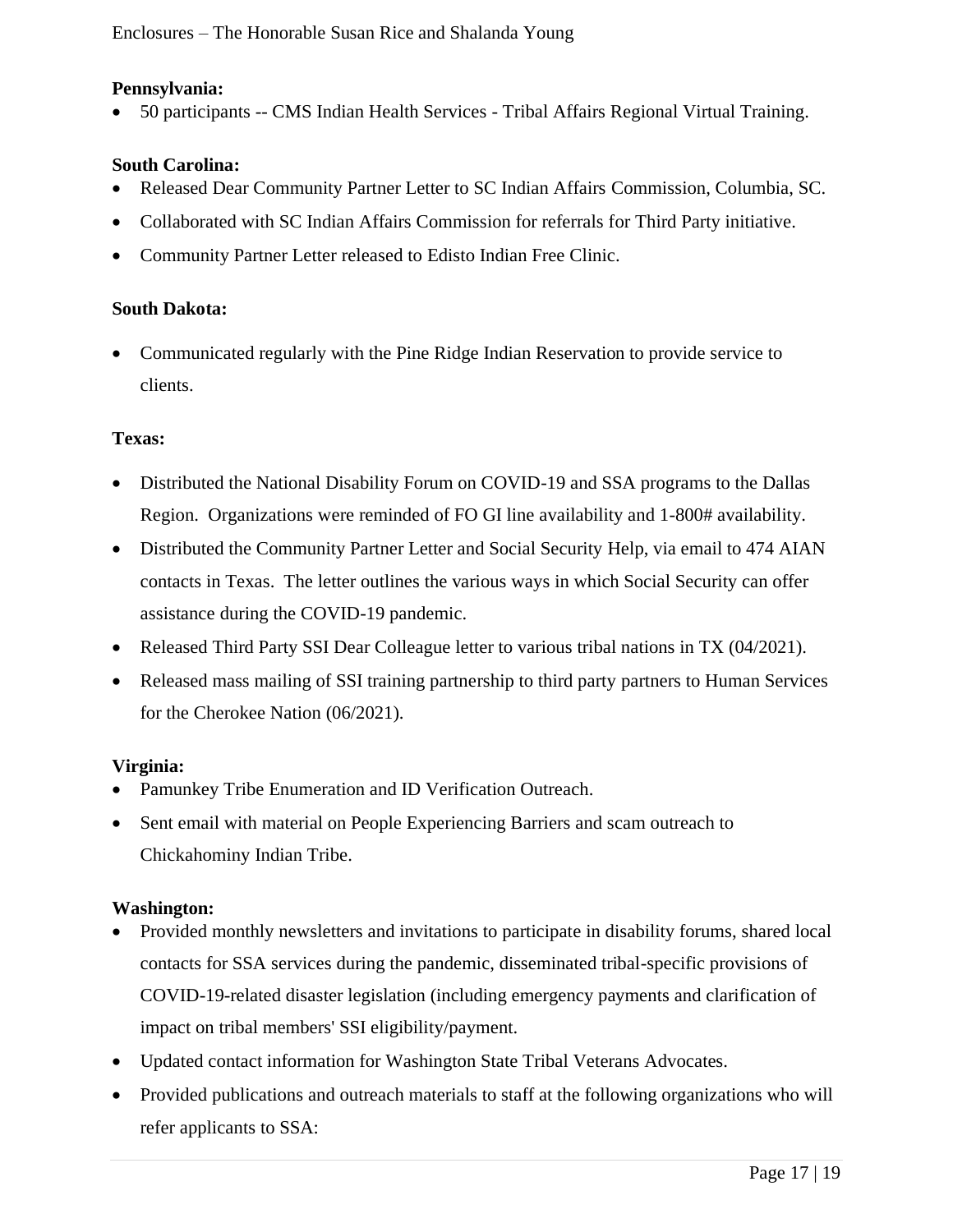- o Seattle Indian Health Board Leschi Clinic Bellevue Staff, Northwest Regional Council Tribal Association – Bellingham
- o Seattle Indian Health Board Leschi Clinic Burien
- o Chehalis Tribe Centralia
- o Seattle Indian Health Board Leschi clinic Kent
- o Northwest Regional Council Tribal Association Mt. Vernon
- o Squaxin Island Tribe & Nisqually Indian Tribe Olympia
- o Seattle Indian Health Board Leschi clinic North Seattle
- o Confederated Tribes of the Colville Reservation Wenatchee
- 15 participants -- Presented a Social Security Webinar to Muckleshoot Tribe members-focus on Retirement, Survivor benefits, Spouse benefits, and Medicare.
- 10 participants -- Outreach to Suquamish Tribe--provided information on SSI disability and how to help people file for SSI.
- 15 participants -- Provided a general benefit presentation and assisted with *my* Social Security account registrations for the Nisqually Tribe in Nisqually, WA.
- 15 participants -- Community outreach with Makah Tribe members on SSA program updates.
- 15 participants -- Presented SSA Webinar for CMS Medicare Tribal Training.
- 75 participants -- Portland CMS Tribal Outreach Training on SSA Benefits for Tribes in Washington, Idaho, and Oregon.
- 7 participants -- Provided benefit information regarding SSA programs and assisted with *my* Social Security account registrations for Puyallup Tribal Case managers in Tacoma, WA.
- 300 participants -- Provided online services, benefit- and scam-awareness materials to support annual Tribal Elders Symposium for the Cowlitz Tribe Elders Symposium.
- Sent email with material on People Experiencing Barriers and scam outreach to Spokane Tribe and Jamestown S'Klallam Tribe of Washington.

## **Wisconsin:**

- Discussion with Stockbridge Tribal Elders to share SSA program updates and a general FAQ session.
- Discussion with Oneida Tribal Elders to share SSA program updates and a general question and answer session.
- Released Dear Colleague Letters regarding SSI People Experiencing Barriers to Lac Courte Oreilles Elders Center, Great Lakes Inter Tribal Government office, Red Lake reservation and Red Cliff Band benefits specialists.

## **Wyoming:**